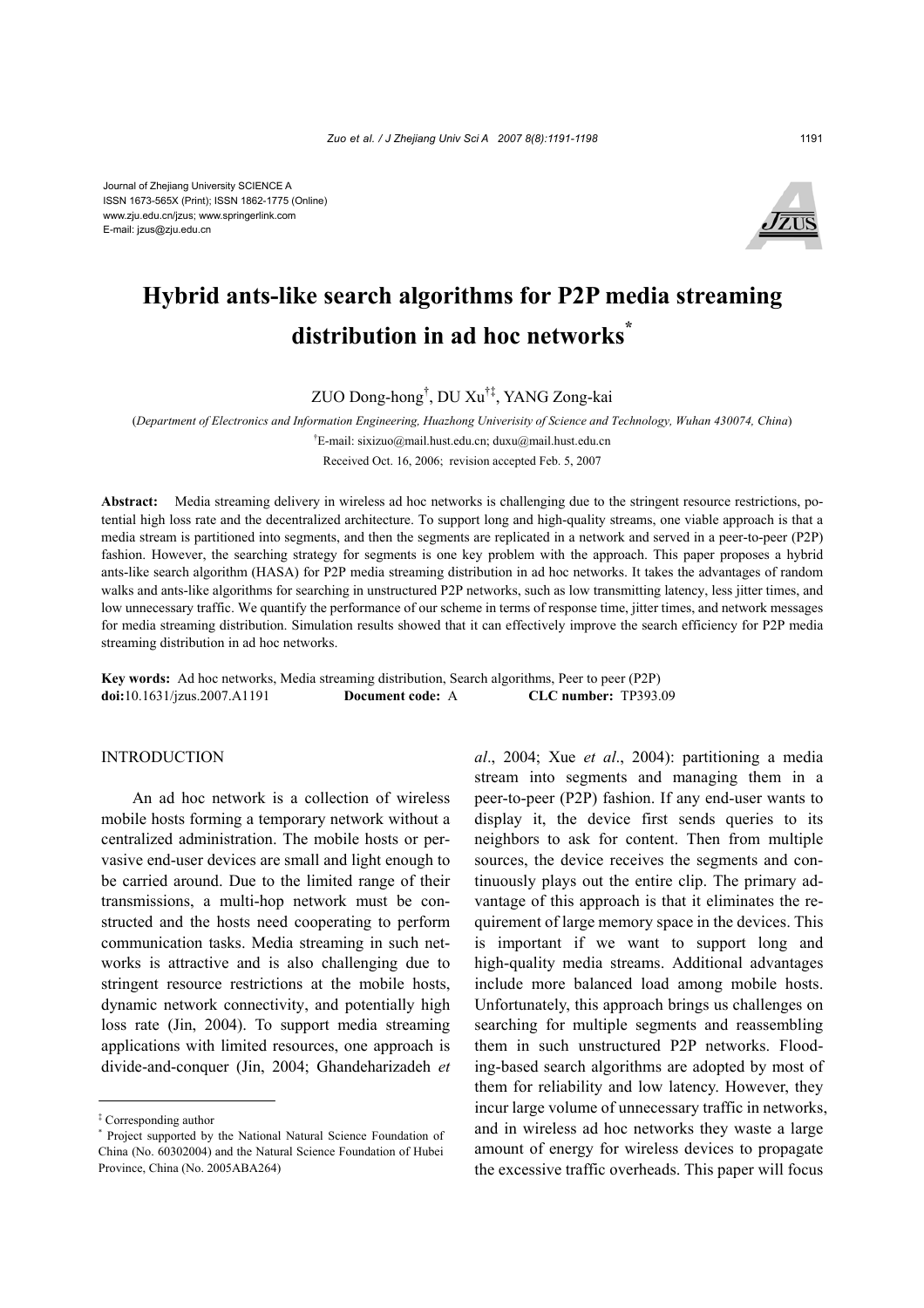on the search algorithms for unstructured P2P media streaming distribution in ad hoc networks.

There are some particular characters for media streaming distribution in unstructured P2P networks. One is that of the inherent dynamics of P2P networks: changes in the content repositories occur frequently, and peers can join or leave at any time (churn). Another is that in media distribution P2P networks all peers query, cache and play the media segments in sequence. If peer A has a former segment that peer B is interested in, then it is likely that A will have the latter segment that B is also interested in, which means the searched contents in such unstructured P2P networks is correlated. This paper aims to deliver an algorithm that includes strategies to cope with these dynamics and content correlation.

We propose a hybrid ants-like search algorithm (HASA) for P2P media streaming distribution in ad hoc networks. It gathers the advantages of random walks and ants algorithms for searching in unstructured media streaming distribution P2P networks, such as: (1) low latency, (2) less jitter times, and (3) low unnecessary traffic by using the ant colony theorem (Bonabeau *et al*., 2000). As a real ant moves, it deposits a substance called pheromone on the ground, which is evaporated over time, to collect and to maintain the statistics information.

This paper is organized as follows. In Section 2, we review some related works on search algorithms for unstructured P2P networks and debate their fitness for unstructured media streaming distribution P2P networks. Section 3 describes the HASA algorithm in detail and Section 4 evaluates the performance of HASA in experiment. The further research direction is discussed in Section 5.

## RELATED WORKS

In an unstructured P2P system, such as Gnutella and KaZaA, file is placed randomly, which has no correlation with the network topology. The most popular query operation in use, such as Gnutella and KaZaA (among super-nodes), is to blindly "flood" a query to the network. A query broadcasts and rebroadcasts until a certain criterion is satisfied. Blind flooding has the following merits: (1) modest latency (or response time), (2) large coverage, and (3) high reliability (Jiang *et al*., 2003). However, in wireless ad hoc networks, the wireless devices' power is limited while the excessive traffic overheads caused by a large number of redundant message forwarding consume significant part of the network's energy and bandwidth. The inefficient blind flooding search technique causes the wireless unstructured P2P systems being far from practicable for long media streaming distribution.

To avoid the large volume of unnecessary traffic incurred by flooding-based search, many efforts have been made to improve search algorithms for unstructured P2P systems (Adamic *et al*., 2001; Lü *et al*., 2002; Yang and Garcia-Molina, 2002; Jiang and Jin, 2005; Michlmayr, 2006). One approach is *K* random walks (Lü *et al*., 2002), in which instead of flooding to all immediate overlay neighbors, a peer randomly selects a subset of its neighbors to query. Instead of randomly selecting relay neighbors, some mechanisms have been proposed to select relay neighbors based on some statistics information of some metrics, such as the number of neighbors, the number of results received from neighbors from previous queries or the latency of the connection with that neighbor. A peer selects a subset of the neighbors to send its query based on some heuristics, such as selecting the neighbors that have the largest number of neighbors (Adamic *et al*., 2001) or selecting the neighbors that have returned the largest number of results from previous queries or selecting the neighbors that have smaller latency (Yang and Garcia-Molina, 2002). When handling a query message (either relayed from its neighbor or originated from itself) in a statistics-based search algorithm, the peer determines the subset of its logical neighbors to relay the query message. These search mechanisms may significantly reduce the traffic volume but may also reduce the query coverage range so that a query may traverse a longer path to be satisfied or not be satisfied.

In order to effectively reduce the traffic incurred by flooding-based search and alleviate the partial coverage problem, the hybrid search algorithms (Zhuang *et al*., 2003; Gkantsidis *et al*., 2005) are proposed for unstructured P2P systems, in which the number of relay neighbors can be changed based on a function, with the relay neighbors being selected based on multiple metrics and the search depths determined based on some algorithms. But all these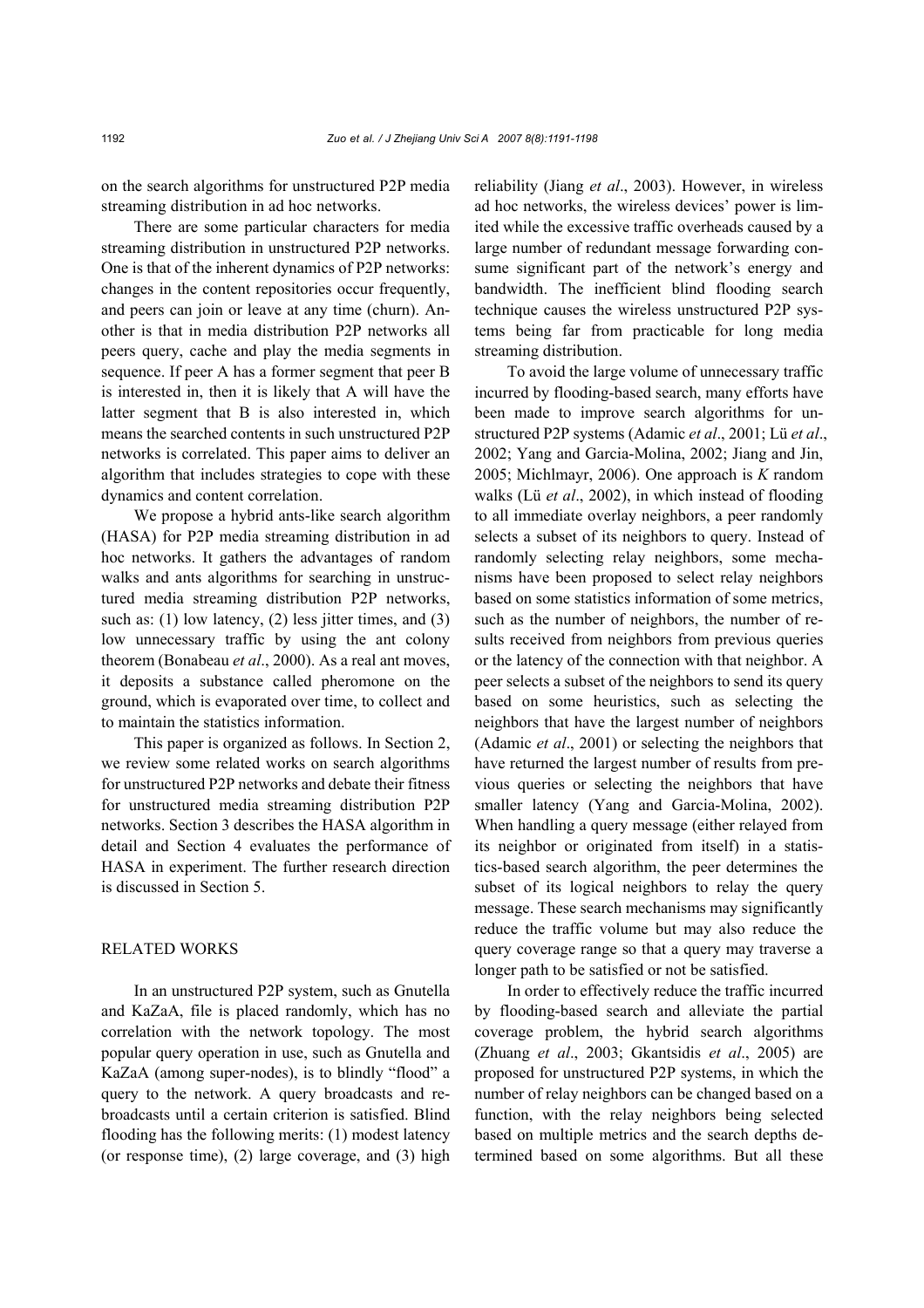hybrid search algorithms do not study on how to collect the statistics information. They have no strategies to deal with unstructured P2P network churn, and are designed for the file sharing system. They do not consider the correlation of continuous queries for media streaming segments, so they are not adapted to media streaming distribution in P2P network well for reasons of strict media streaming start-up and consistent time constraints.

## DESCRIPTION OF HASA

The application scenario for the algorithm is that of a distributed media segments search engine for one media streaming distribution where each peer (1) replicates some media segments in its repository which are played back recently and offers its content to other peers, and (2) performs searches based on media segment ID. The maximum number of pheromone types equals the media segments number, which represents the sorts of query message. At each peer P*i*, pheromone trails which record the amount of pheromone laid by ants are maintained in a table of size  $m \times n$ , where *m* is the number of the media segments and  $n$  is the number of peer  $P_i$ 's outgoing links to neighbor peers  $P_u$  ( $u=1, 2, ..., n$ ). Each  $\tau_{s,i,u}$  stores the amount of pheromone type S dropped at the link from peer  $P_i$  to peer  $P_i$ , for each segment *s* and each neighbor peer P*u*. At startup, all table entries are initialized with the same small value *τ*<sub>init</sub>. Table 1 shows the pheromone table at each peer node.

**Table 1 The pheromone table at peer** *i*

| Pheromone type | Peer                           |                                |   |                                    |  |
|----------------|--------------------------------|--------------------------------|---|------------------------------------|--|
|                | $P_{1}$                        | P,                             | . | $P_n$                              |  |
| $\mathrm{S}_1$ | $\tau_{S1,i,P1}$               | $\tau_{S1,i,P2}$               | . | $\tau_{\text{S1},i,\text{Pn}}$     |  |
| $S_2$          | $\tau_{S2,i,P1}$               | $\tau_{S2,i,P2}$               | . | $\tau_{S2,i, Pn}$                  |  |
| .              | .                              | .                              | . | .                                  |  |
| $S_m$          | $\tau_{\text{Sm},i,\text{P1}}$ | $\tau_{\text{Sm},i,\text{P2}}$ | . | $\tau_{\mathrm{S}m,i,\mathrm{P}n}$ |  |

#### **HASA algorithm**

Every peer in the network can function as a media segments query originator peer, media segments providing peer, and/or intermediate peer. A high-level flow chart for these functions is described in Fig.1. When a peer wants to find some media segment, it sends forward ants searching for this segment (Fig.1a). Forward ants move in the P2P network searching for the segment according to the intermediate peers' forwarding rule which uses pheromone tables (Fig.1b). Forward ants collect paths' information and intermediate peers' local information as they travel. The intermediate peers who are visited by forward ants update their pheromone table based on information carried by the forward ants. When a forward ant finds the segment at the providing peer, the providing peer's pheromone table will be updated. Then the forward ant will be killed and a backward ant will be generated (Fig.1c). The backward ant carries its corresponding forward ant's intermediate nodes identifications. The backward ant is sent back following the reverse path of its corresponding forward ant. As backward ants move in the reverse path, they collect the reverse paths' information and intermediate peers' local information as they travel. The intermediate peers modify their pheromone table based on the information carried by the backward ant (Fig.1d). Finally, the originator peer eventually receives the backward ants, updates its pheromone table and kills the backward ant (Fig.1e).

(1) Originator Peer (Fig.1a)

When a peer wants to search a segment, it generates forward ants. A forward ant carries the path source address, the searched segment ID and the cached segment ID. All the forward ants generated at the same peer that search for the same segment have a same unique description ID, we name them the same target forward ants. The next peers are selected by the forwarding rule.

When a backward ant is received at the source peer, the pheromone table will be updated using the pheromone updating rule and the backward ant will be killed.

(2) Intermediate Peer (Fig.1b)

Every peer has a pheromone table. Each required segment has an entry in these tables. In the pheromone table, each entry has the pheromone trails' values corresponding to all the intermediate peer's available neighbors.

The intermediate peer performs two main functions. The first function works when receiving a forward ant, and the second one works when receiving a backward ant.

When they receive the forward ants, the intermediate peers judge whether the forward ant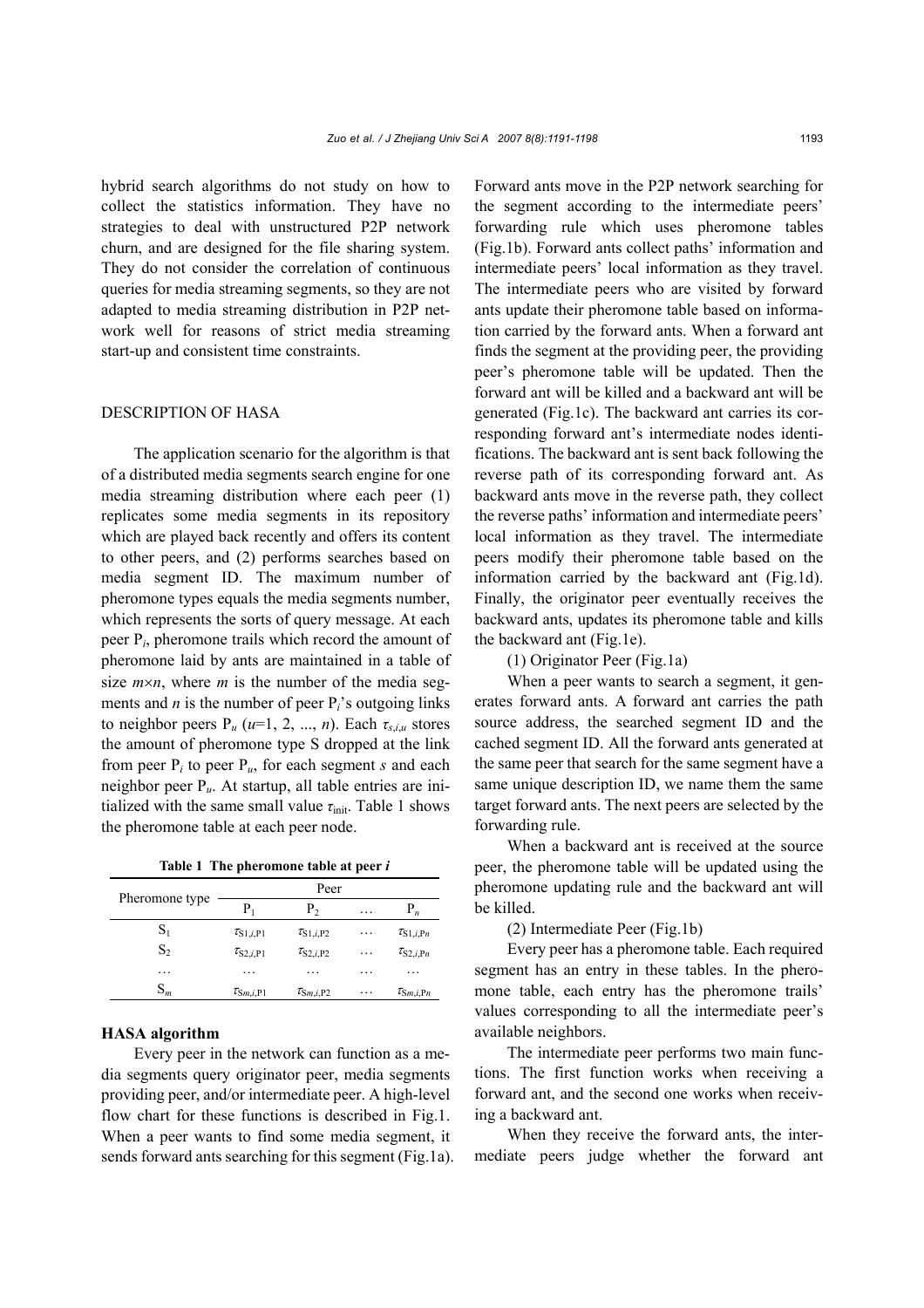

**Fig.1 The high level flow chart of HASA. (a) Originator Peer; (b) Intermediate Peer; (c) Providing Peer; (d) Intermediate Peer; (e) Originator Peer**

experiences any unwanted path constraint [looping, time to live (TTL) value, etc.], or they have received the same target forward ants before. If either of them is true, Intermediate Peer kills the forward ant. Otherwise the peer collects the path information from these forward ants and the pheromone table will be updated using the pheromone updating rule. The intermediate peer *i* inserts its ID "*i*" into the forward ants and adds and/or modifies the forward ant path information (such as number of hops, traffic load, etc.), then forwards them according to the forwarding rule.

When a backward ant is received at intermediate peer *i*, the peer collects the path information from this backward ant and the pheromone table will be updated using the pheromone updating rule. The intermediate peer *i* adds and/or modifies the backward ant path information, and then the backward ant will be sent to the next peer in the reverse path of the forward ant.

## (3) Providing Peer (Fig.1c)

When a forward ant is received at the providing peer, the providing peer judges whether it has received the same target forward ants before. If do so, the providing peer kills the forward ant; otherwise the pheromone table will be updated using the pheromone updating rule and the forward ant will be killed. A backward ant will be generated and will carry all

the IDs of the intermediate peers visited by the corresponding forward ant. The backward ant will be sent to the next peer in the reverse path of the forward ant.

#### **Forwarding rule**

Both intermediate and originator peers forward the forward ants in the same way. When a forward ant is received or generated, this ant will be forwarded to *K* neighbor peers except the nodes in the ant's path. The selection of these *K* neighbor nodes is done using the probability forwarding table. The values of the probability forwarding table are calculated using the pheromone tables. *K* nodes of the neighbor nodes will be selected and the ant will be forwarded to them. The selection of the next nodes is done as follows.

At node *i*, for segment *s*, the probability of selecting a neighbor *j* is:

$$
prob(s, i, j) = \begin{cases} \frac{Fun(\tau_{s,i,j}, \tau_{s-1,i,j}, \dots, \tau_{s-b,i,j})}{\sum_{i \in M_i} Fun(\tau_{s,i,l}, \tau_{s-1,i,l}, \dots, \tau_{s-b,i,l})} \cdot K, & j \in M_i, \\ 0, & j \notin M_i, \end{cases}
$$
(1)

where  $Fun(\tau_{s,i,j}, \tau_{s-1,i,j}, \ldots, \tau_{s-b,i,j})$  is a function of the pheromone values for segment *s* and the former *b* segments before *s* on link (*i*,*j*). Example of such function is: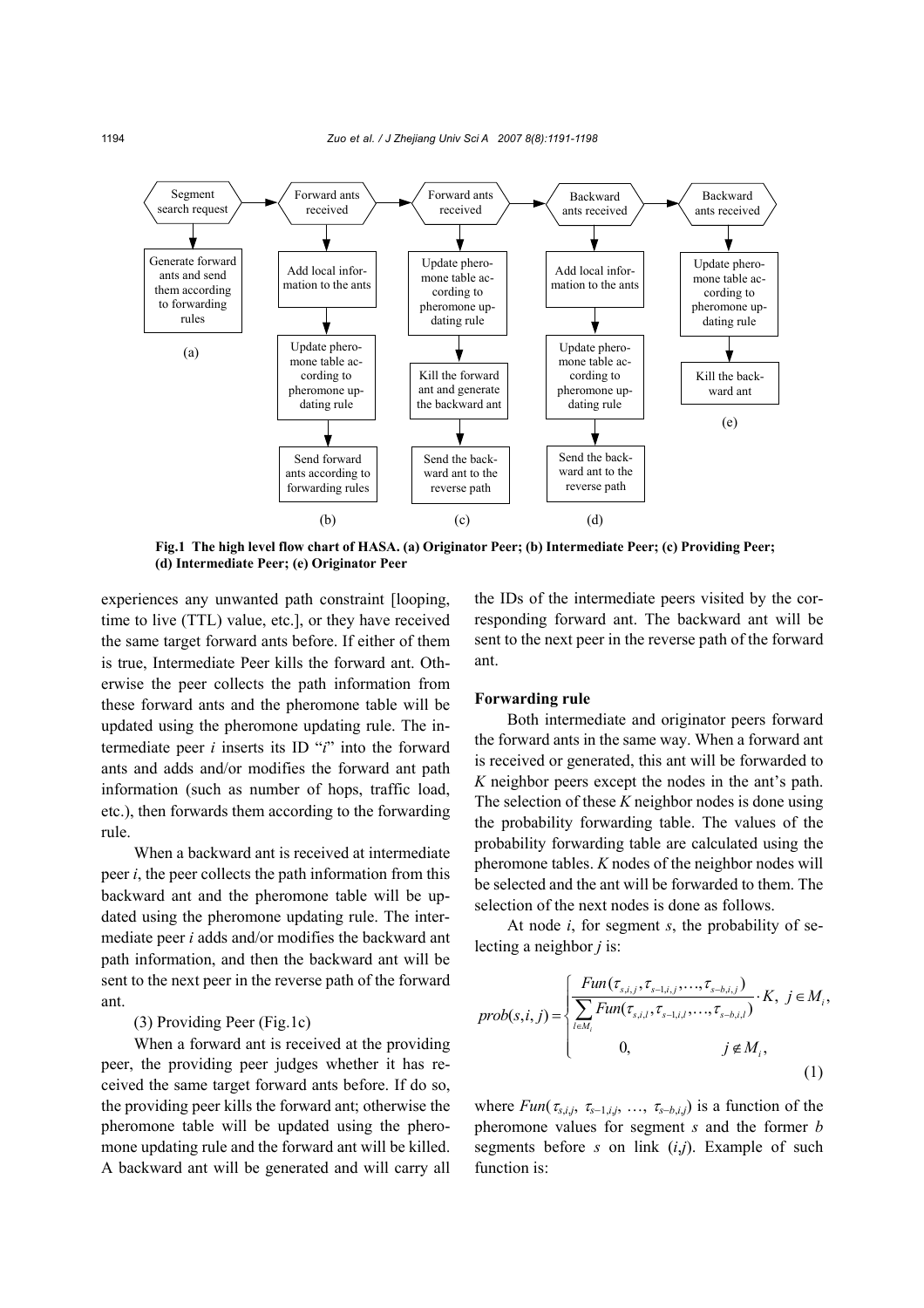$$
Fun(\tau_{s,i,j}, \tau_{s-1,i,j}, \ldots, \tau_{s-b,i,j}) = \sum_{l=0}^{b} \tau_{s-l,i,j} w_l,
$$

where  $\sum_{l=0}^{b} w_l = 1$ .

 $M_i$  is the set of all feasible neighbor nodes that satisfy the constraints such as the guarantee of loop free. *K* is the number of the neighbor nodes which are selected.

Because

$$
\sum_{j \in M_i} prob(s, i, j)
$$
\n
$$
= \sum_{j \in M_i} \frac{Fun(\tau_{s,i,j}, \tau_{s-1,i,j}, \dots, \tau_{s-b,i,j})}{\sum_{l \in M_i} Fun(\tau_{s,i,l}, \tau_{s-1,i,l}, \dots, \tau_{s-b,i,l})} \cdot k = k,
$$

there must be  $k$  nodes of  $M_i$  to which ants are forwarded. The pseudo code of the forwarding rule is shown in Fig.2.

| Set $N=0$ ;                                                                                                                                                                |  |  |  |  |
|----------------------------------------------------------------------------------------------------------------------------------------------------------------------------|--|--|--|--|
| While N <k< td=""></k<>                                                                                                                                                    |  |  |  |  |
| Set $\omega=0$ ;                                                                                                                                                           |  |  |  |  |
| Generate random probability $prob \in (0,1)$ ;                                                                                                                             |  |  |  |  |
| For $x=p1$ : pn                                                                                                                                                            |  |  |  |  |
| If $x \in M_i$                                                                                                                                                             |  |  |  |  |
| Calculate                                                                                                                                                                  |  |  |  |  |
| $\omega \leftarrow \frac{Fun(\tau_{s,i,x},\tau_{s-1,i,x},,\tau_{s-b,i,x})}{\sum_{s=1}^{\infty} Fun(\tau_{s,i,l},\tau_{s-1,i,l},,\tau_{s-b,i,l})} + \omega;$<br>$l \in M$ . |  |  |  |  |
| If $prob<\omega$                                                                                                                                                           |  |  |  |  |
| $N \leftarrow N+1$ :                                                                                                                                                       |  |  |  |  |
| Ant is forwarded to node x, and x is deleted                                                                                                                               |  |  |  |  |
| from $M_i$ ;                                                                                                                                                               |  |  |  |  |
| Break:                                                                                                                                                                     |  |  |  |  |
| End                                                                                                                                                                        |  |  |  |  |
| End                                                                                                                                                                        |  |  |  |  |
| End                                                                                                                                                                        |  |  |  |  |
| End                                                                                                                                                                        |  |  |  |  |

**Fig.2 The pseudo code of the forwarding rule for segment** *s* **at node** *i*

#### **Pheromone updating rule**

Whatever originator peers or providing peers may cache some media segments in media streaming distribution unstructured P2P networks. When originator peers generate queries, they publish what they cache in the forward ants. So in HASA algorithm the pheromone table is updated when peers receive forward ants or backward ants. When a peer joins a media distribution, we calculate the elapsed time into equal intervals. When receiving ants, peers update pheromone table using Eq.(2). At the beginning of the *nth* interval, peers update pheromone table using Eq.(3).

$$
\tau_{s,i,j}(n) = \begin{cases} \tau_{s,i,j}(n) + \nabla \tau_{s,i,j}(n, a_m), \text{ for the incoming link,} \\ \tau_{s,i,j}(n), \text{ for other links,} \end{cases}
$$
 (2)

$$
\tau_{s,i,j}(n) = \tau_{s,i,j}(n-1)\rho_s,\tag{3}
$$

where  $\tau_{s,i,j}(n)$  is the pheromone value for segment *s* corresponding to neighbor *j* at node *i* after passing *n* intervals with *n* being the number of intervals. The time interval is set according to the cache replacement frequency of peers.  $\rho_s$  is the evaporation parameter of segment *s*. The evaporation parameter is used to help the system forget the old information faster.  $\nabla \tau_{s,i}$  *(n,a<sub>m</sub>)* is the pheromone left by the *m*th ant for segment *s* corresponding to neighbor *j* at node *i* in the *n*th interval.  $\nabla \tau_{s,i,j}(n,a_m)$  is used to help the system increase the amount of pheromone on the edges.  $\nabla \tau_{s,i,j}(n,a_m)$  are different at peers left by the same ant. The closer peer *i* to the originator or the providing peer, the more the pheromone left by the ant. Example of such function is:

$$
\nabla \tau_{s,i,j}(n,a_m) = w_p I_{\text{path},i} + w_h(C - h_{s,i}),
$$

where  $C$  is a constant, it should be larger than the longest hop for searching any segment *s* in the network.  $h_{s,i}$  is the hop that the ant has travelled from the originator or providing peer to the intermediate peer *i* for segment *s*. *I*path,*i* is the path information from the originator or providing peer to the intermediate peer *i*.  $w_p$  is the path information weight, and  $w_h$  is the hop weight,  $w_p + w_h = 1$ .

## **Path information collection**

The path information may include the peer's local information and global path information. This information should be the parameters we would like to optimize, such as "quality of service". We should be very careful in selecting the path information to be collected. The more information collected about the peers and path, the more close to the optimum. However, the sizes of the ants will increase, which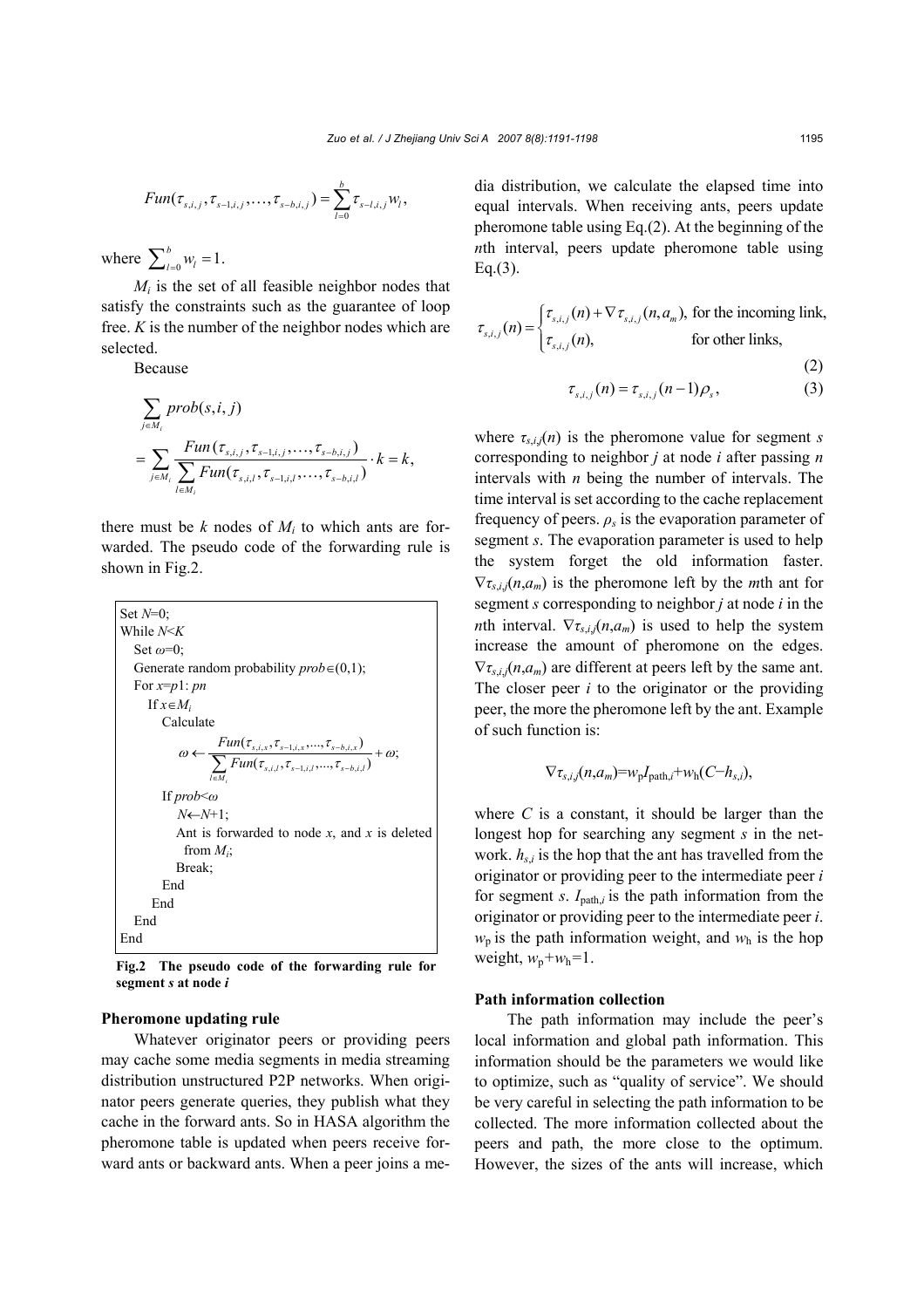increase the overlay network overheads. These overheads in MANETs consume significant part of the network's energy and bandwidth.

In this paper we want to optimize the stability of the path and the balance of the peers to obtain low latency and reliable media streaming distribution. In HASA, we adapt the strategy used in ARAMA (Hussein and Saadawi, 2003) to collect path information.

## PERFORMANCE EVALUATION

HASA is evaluated by simulating a P2P system with 1600 peers and by comparing its performance with that of the well-known *K* random walks search (KRS) approach (Lü *et al*., 2002). In this experiment, we take the following methodology. First, a smallworld network is generated using the model described and analyzed by Kleinberg (2000). Second, we generate workloads to drive the simulation. A long media stream is divided into 20 segments. Initially, all segments are stored in one peer in the network. Then streaming accesses are triggered at random points in the network. A streaming access may request the complete media stream, or a partial stream. In both cases, the access starts with requesting the first segment, and may stop in the middle. Each node has enough memory space for caching three segments. To model the popularity of the segments, a Zipf-like distribution is used. Because the display time of a segment fixed assuming a CBR continuous media, to simplify discussion, we assume the time to retrieve a segment one hop away is fixed, which equals the display time of a segment for CBR media streaming. For both algorithms, assume that the search process is terminated when the query is hit.

The optimal values for the configurable parameters of HASA are mostly dependent on the network topology changing speed and on the content distribution within the network. Especially the optimal values for  $\rho_s$  and the elapsed time interval *T* of HASA should mate the topology changing speed. Table 2 shows the performance comparison of start-up delay and average transmitting delay at different settings of  $\rho_s$  and interval *T* for HASA in the same simulation scene. The other parameters were chosen as follows:  $b=1$ ,  $w_0=0.8$ ,  $w_1=0.2$ ,  $w_p=w_h=0.5$ ,

*K*=2, *TTL*=15. It shows that the performance is better when  $\rho_s$ =0.1 and *T* is set to 15 s. Although the performances are different, they are all better than *K* random walks algorithm because of adopting the probability forwarding rules. It is planned to investigate this issue in more detail with the goal of finding a method for determining the optimal parameter settings at runtime.

**Table 2 The performance comparison between differ**ent  $\rho_s$  and *T* for HASA and *K* random walks

| Algorithm           | T(s) | $\rho_{s}$     | Start-up<br>delay<br>(hops) | Average<br>transmitting<br>delay (hops) |
|---------------------|------|----------------|-----------------------------|-----------------------------------------|
| <b>HASA</b>         | 15   | 0.2            | 2.74684                     | 3.01555                                 |
|                     |      | 0.3            | 2.82278                     | 3.04737                                 |
|                     |      | 0.4            | 2.92405                     | 3.07476                                 |
|                     |      | 0 <sub>1</sub> | 2.71519                     | 2.97249                                 |
|                     | 10   | 0.1            | 2.79620                     | 3.14115                                 |
|                     | 20   | 0.1            | 2.82911                     | 3.09629                                 |
|                     | 25   | 0.1            | 2.81646                     | 3.10048                                 |
| $K$ random<br>walks |      |                | 3.14557                     | 3.50538                                 |

In the comparison experiments between HASA and *K* random walks algorithms described here, the parameters of HASA were chosen as follows: *T*=15 s,  $b=1$ ,  $w_0=0.8$ ,  $w_1=0.2$ ,  $\rho_s=0.1$ ,  $w_p=w_h=0.5$ ,  $K=2$ ,  $TTL=$ 15. To provide a fair comparison, the *TTL* and *K* of *K* random walks algorithm are set to 15 and 2 respectively, while the simulation time of the two algorithms is set to 300 s.

Three important matrixes are set to evaluate the performance of HASA. The main performance matrix is the average number of hops in order to discover and retrieve a replica of a segment. It means the delay in finding and retrieving a segment as measured in the number of hops. The second performance matrix is the jitter times for multimedia segments. Due to the stringent resource restrictions at the mobile hosts, the jitter times for displaying media streaming segment is important for media streaming distribution in wireless ad hoc networks. It refers to the user's experience for media streaming distribution on networks. The jitter times  $T_i$  we considered here is the interval between the segments arrival time  $T_{\text{arrival}}$  and the nonstop playing back time  $T_{\text{deadline}}$ ,  $T_j = T_{\text{arrival}} - T_{\text{deadline}}$ , if  $T_{\text{arri}}$ . val−*T*deadline<0, then set *Tj*=0. And the third matrix, the average number of messages, has to propagate in the P2P network for each query. It is the overhead of an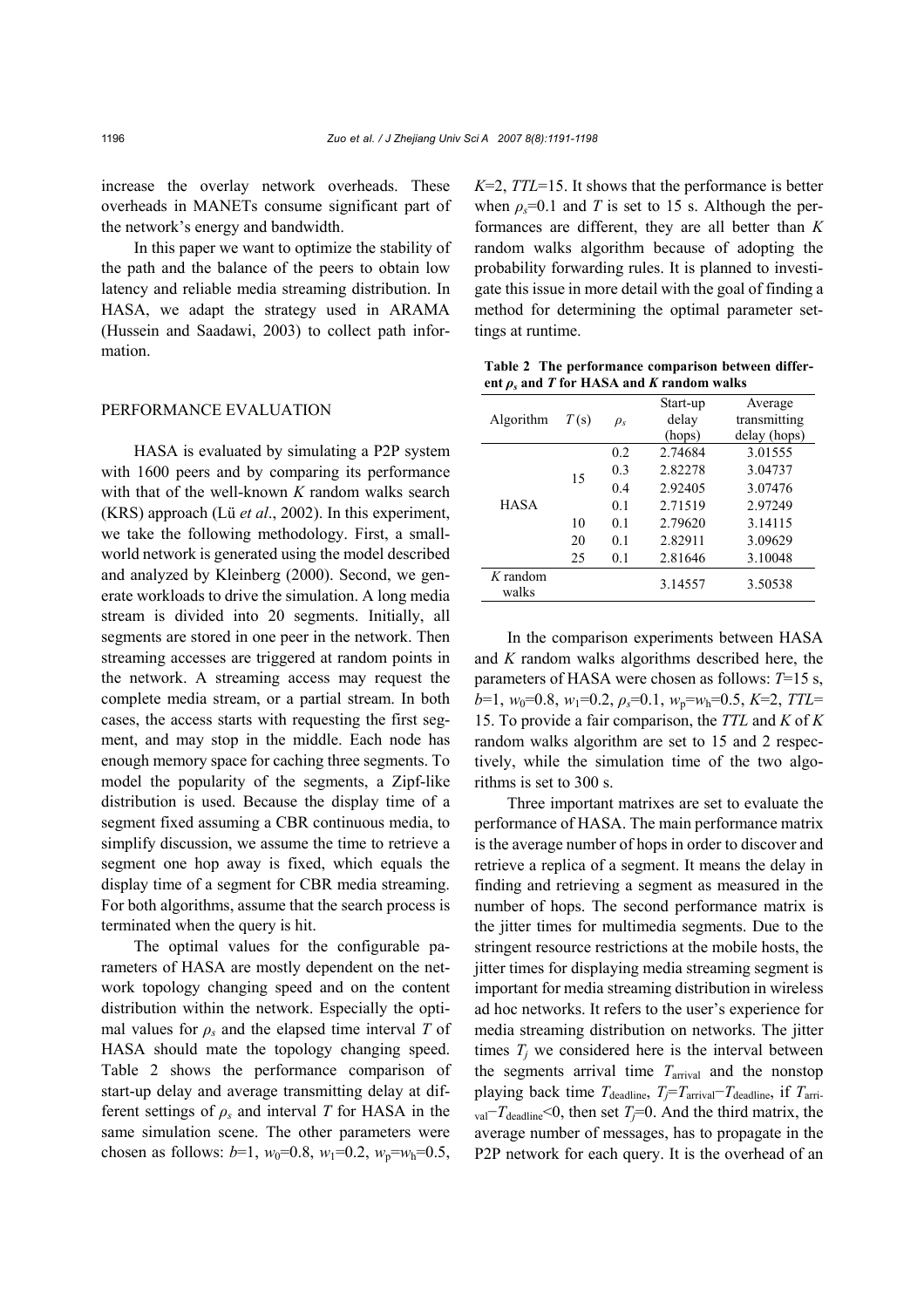algorithm as measured in the average number of search messages per query. The motivation for this matrix is that in P2P systems, especially in power limited wireless P2P networks, the most notable overhead tends to be the unnecessary transmitting load that the network imposes on each participant. Fig.3 shows the performance comparison for the three matrixes of *K* random and HASA search algorithms.

The simulation results show that the HASA algorithm is better than the *K* random walks algorithm at segment transmitting delay and playing back jitter times, especially for the latter media segments distribution. HASA algorithm forwards queries following the trails for latter generated searches, but *K* random walks still forwards queries randomly. So



**Fig.3 The average parameters. (a) Segment transmitting delay; (b) Segment jitter times; (c) Number of propagated messages per query** 

HASA algorithm can find the queried segment much quickly (Fig.3a). Because HASA algorithm concerns with the segments correlations of media streaming, the latter segments' jittery delay is less than the former segments and even to zero (Fig.3b). And Fig.3c shows that the average number of propagated messages for each query imposed on the peers of HASA algorithm is less than that of K random walks algorithm. It means that HASA algorithm generates less unnecessary query messages, because peers forward the latter queries following the former trails in HASA, which can effectively avoid forwarding the queries to the useless peers. Then it can save the energy for wireless nodes to transmit unnecessary query messages. So the HASA algorithm is much more suitable for the media streaming delivery in a P2P fashion in wireless ad hoc networks.

## CONCLUSION AND FUTURE WORK

The HASA algorithm uses the *K* random walks and ants-like based search strategies for searching a segment. When receiving queries and responses, peers update their pheromone tables immediately, then use the pheromone trails to forward *K* ants for searching segments at each intermediate peer or originator peer. It is different from *K* random walks algorithm and traditional ants-like algorithm. First, peers forward query messages according to the pheromone trails instead of random selection. Secondly, peers forward query messages to *K* neighbor nodes instead of one. Thirdly, peers update the pheromone trails when receiving backward ants or forward ants. And fourthly, by exploring the correlation of media streaming segments, peers forward query messages according to not only the same segment's pheromone trails but also the former segment's pheromone trails. HASA takes the advantages of *K* random walks and ants-like search algorithms, so it can avoid most unnecessary traffics, while keeps the low transmitting latency and less jitter time for media streaming distribution in wireless ad hoc networks.

Performance of the algorithm is different in dynamic settings in which peers are changing their moving speeds and the nodes joining and departing rates are changed. In these cases, it is necessary to